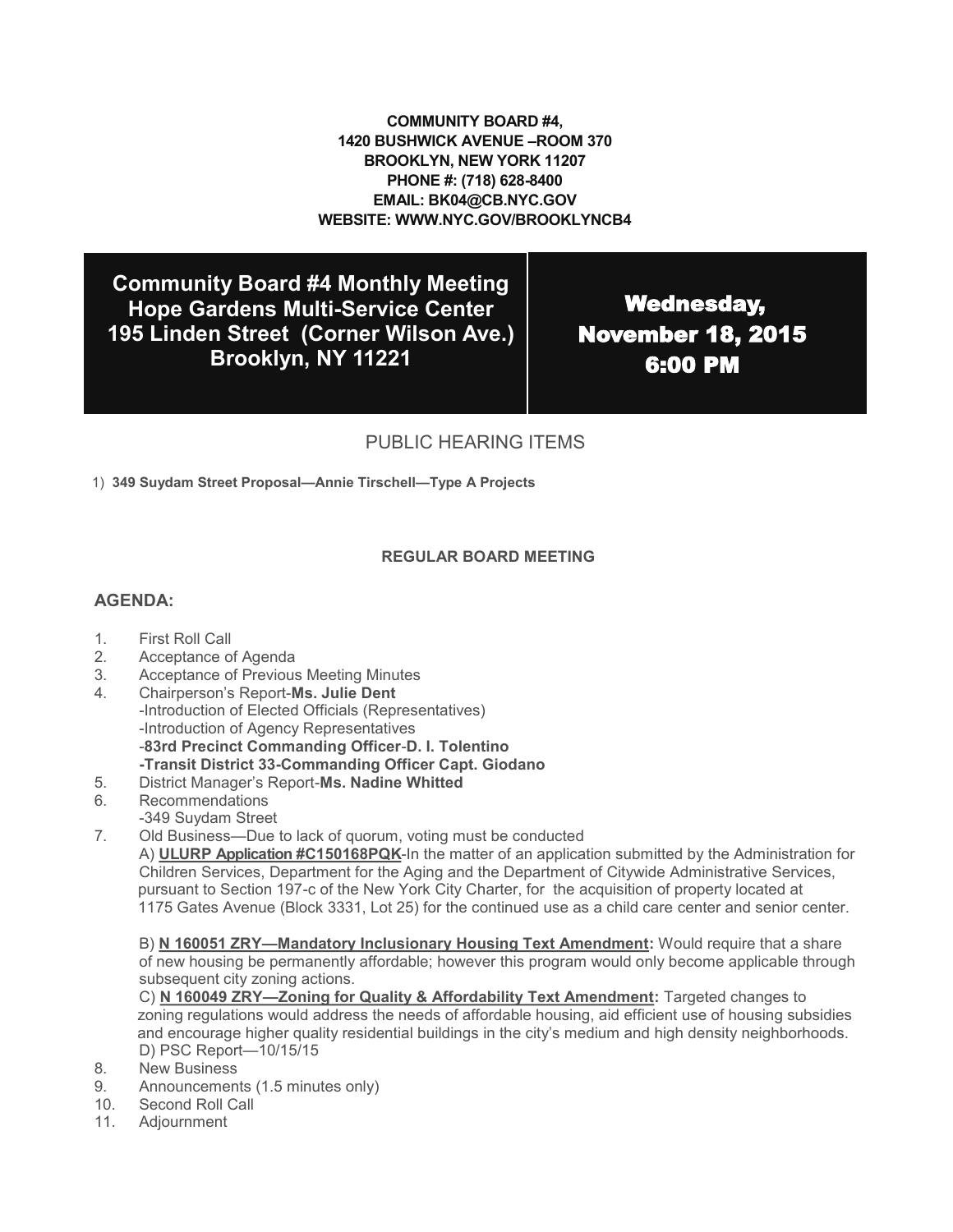| <b>Community Board #4</b><br>$\overline{\mathcal{O}}$                                                                                                                                                                                                                                                                                                                                                                                                                                                                                               | <b>Pg. 2</b>                                                                                                                                                                                                                                                                                                                                                                                                                                                          |
|-----------------------------------------------------------------------------------------------------------------------------------------------------------------------------------------------------------------------------------------------------------------------------------------------------------------------------------------------------------------------------------------------------------------------------------------------------------------------------------------------------------------------------------------------------|-----------------------------------------------------------------------------------------------------------------------------------------------------------------------------------------------------------------------------------------------------------------------------------------------------------------------------------------------------------------------------------------------------------------------------------------------------------------------|
| <b>83rd Precinct Community Council Meeting</b>                                                                                                                                                                                                                                                                                                                                                                                                                                                                                                      |                                                                                                                                                                                                                                                                                                                                                                                                                                                                       |
| Tuesday, November 17, 2015                                                                                                                                                                                                                                                                                                                                                                                                                                                                                                                          |                                                                                                                                                                                                                                                                                                                                                                                                                                                                       |
| 480 Knickerbocker Avenue (Corner of Bleecker Street)                                                                                                                                                                                                                                                                                                                                                                                                                                                                                                |                                                                                                                                                                                                                                                                                                                                                                                                                                                                       |
| Muster Room, 6:30 PM                                                                                                                                                                                                                                                                                                                                                                                                                                                                                                                                |                                                                                                                                                                                                                                                                                                                                                                                                                                                                       |
| <b>NEIGHBORHOOD GRANTS</b><br>From community gardening and tenant organizing to school<br>recycling drives and art projects, Citizens Committee awards<br>grants of up to \$3,000 to grassroots groups working on com-<br>munity-building projects across NYC.<br>No experience writing a grant proposal? No problem. Our<br>application is simple.<br>Learn more and get started:<br>www.citizensnyc.org<br>Grants@citizensnyc.org<br>212-822-9563<br><b>Application Due January 25, 2016</b>                                                      | <b>LIFE Audrey Johnson Learning Center</b><br>272 Moffat Street, Brooklyn, New York 11207<br>718-574-0130<br>Year round open enrollment<br><b>NYS Licensed teachers</b><br><b>Serving Pre-schools,</b><br>2.9 to 4 year olds.<br><b>Programs Offered:</b><br>• Early Learning<br>• Head Start<br>• Child Care<br>• Department of Education Universal<br>Pre-Kindergarten (U.P.K)                                                                                      |
| <b>BROOKLYN</b><br><b>WOODS</b><br><b>ACTIVELY RECRUITING FOR OUR</b><br><b>FREE WOODWORKER JOB TRAINING PROGRAM</b><br>Are you an unemployed or underemployed New Yorker who<br>has some experience or skill working with your hands? Do<br>you have a desire for a career in a wood-related trade? If so,<br>attend an orientation to get more information and to apply.<br>Learn woodworking<br>Skills and start a career!<br>ORIENTATIONS ARE HELD EVERY WEDNESDAY AT<br>10AM SHARP. No RSVP required.                                          | <b>Brooklyn Borough President Eric L. Adams</b><br>In partnership with Visiting Nurse Service of New York,<br>is pleased to offer FREE FLU SHOTS for those who are<br>uninsured or underinsured.<br>November 19<br>11:00AM-2:00PM<br><b>Brooklyn Borough Hall</b><br><b>209 Joralemon Street</b><br>Brooklyn, NY 11201<br>Appointment necessary.<br>Please call 718-802-4042                                                                                          |
| Bring a photo ID. Be prepared to fill out an application and to<br>take a math, reading, and measurement test. Orientation<br>lasts 2 hours.<br>In the free program, which runs Monday to Friday 8AM-<br>4PM, you will:<br>Learn to use hand tools, power tools and woodworking<br>machinery<br>Learn shop math and measurement<br>Complete various woodworking projects<br>Receive job placement assistance<br>Brooklyn Woods is located at 125 8 <sup>th</sup> Street, Brooklyn, NY<br>11215 between 2 <sup>nd</sup> and 3 <sup>rd</sup> Avenues. | <b>IDNYC</b><br>Now Available-IDNYC- a FREE government-issued<br>identification card available to all City residents age 14 and<br>older. Immigration, housing and economic status do not<br>matter. <b>IDNYC</b> benefits every city resident, including the<br>most vulnerable communities-the homeless, youth, the<br>elderly, undocumented immigrants, the formerly incarcer-<br>ated and others who may have difficulty obtaining other<br>government issued ID. |
| Directions: G or F trains to "4 <sup>th</sup> Ave" or the R train to "9 <sup>th</sup> St"<br>Walk to 8 <sup>th</sup> Street, make a left and continue walking past 3 <sup>rd</sup><br>Ave to the grey metal doors marked "125"<br>If you have questions, call 718-389-3636 or Visit<br>www.bwiny.org                                                                                                                                                                                                                                                | <b>Bushwick's enrollment site</b><br><b>Opportunities for a Better Tomorrow</b><br>280 Wyckoff Avenue (Entrance on Gates)<br>Brooklyn, NY 11237<br>Hours - Monday to Friday 9 AM to 7 PM<br>Saturday and Sunday 9 AM to 6 PM                                                                                                                                                                                                                                          |